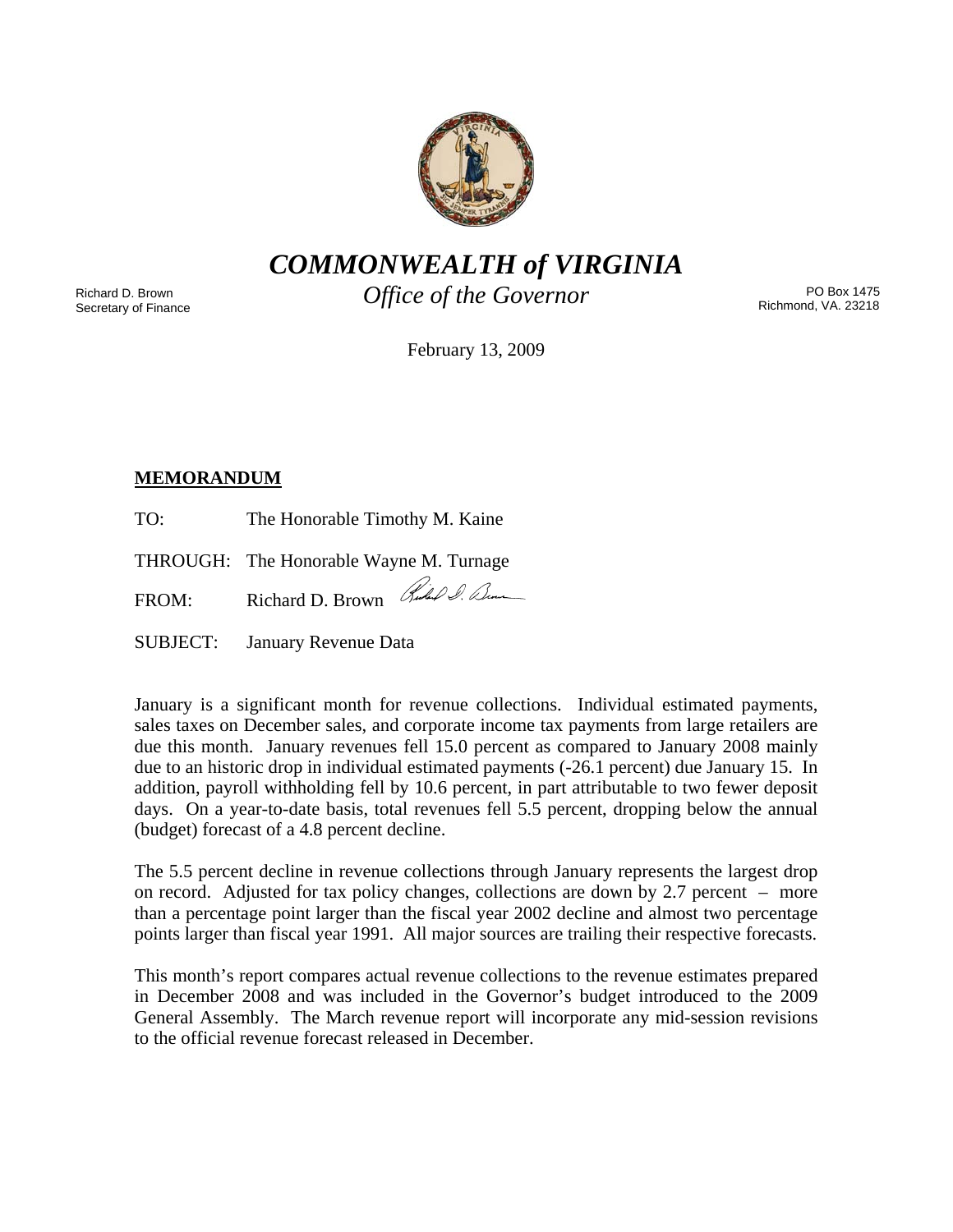The Honorable Timothy M. Kaine February 13, 2009 Page 2 of 5

### **National Economic Indicators**

National economic indicators continue to depict a deepening recession.

- Real GDP fell at an annual rate of 3.8 percent in the fourth quarter of 2008, according to the advance estimate. Although it was better than the projected 5.4 percent drop, it was the largest quarterly contraction since the first quarter of 1982. Consumer spending, business investment, and investment in housing all declined in the fourth quarter.
- Payroll employment declined by 598,000 jobs in January, the largest one-month decline since December 1974. Over the last three months, nearly 1.8 million jobs have been lost, the worst three-month loss since 1945. Since employment began declining in January of last year, the economy has lost 3.6 million jobs. In a separate report, the unemployment rate rose to 7.6 percent from 7.2 percent, the highest rate since 1992.
- Initial claims for unemployment grew by 35,000 to 626,000 during the week ending January 31. The four-week moving average increased from 543,000 to 582,000, a level indicative of persistent weakening in the labor market.
- Consumer confidence continues to deteriorate -- the Conference Board's index of consumer confidence fell in January from 38.6 to 37.7, a historic low. Both the current conditions and expectations components fell.
- Conditions in the manufacturing sector slightly improved in January. The Institute of Supply Management index rose 2.7 points to 35.6. However, it remains at a very low level, indicating the sector is still contracting.
- The Conference Board's index of leading indicators rose 0.3 percent to 99.5 in December, the first increase since last April and the largest monthly gain since July 2007. The increase, however, was driven by a sharp increase in the money supply engineered by the Federal Reserve to stimulate the economy.
- At its January meeting, the Federal Reserve left the federal funds target rate in the range of 0.0 percent to 0.25 percent, stating that, the "economy has weakened further" from the previous meeting.

# **Virginia Economy**

After very little growth in November, the Virginia labor market contracted in December, losing 31,100 jobs compared with December of last year. This was the first month of negative year-over-year job growth in the Commonwealth since June 2003. Payroll employment fell 0.8 percent for the month. Northern Virginia posted a decline of 0.1 percent in December, while employment grew by 1.0 percent in Hampton Roads. Employment in the Richmond-Petersburg area fell 1.0 percent, registering a third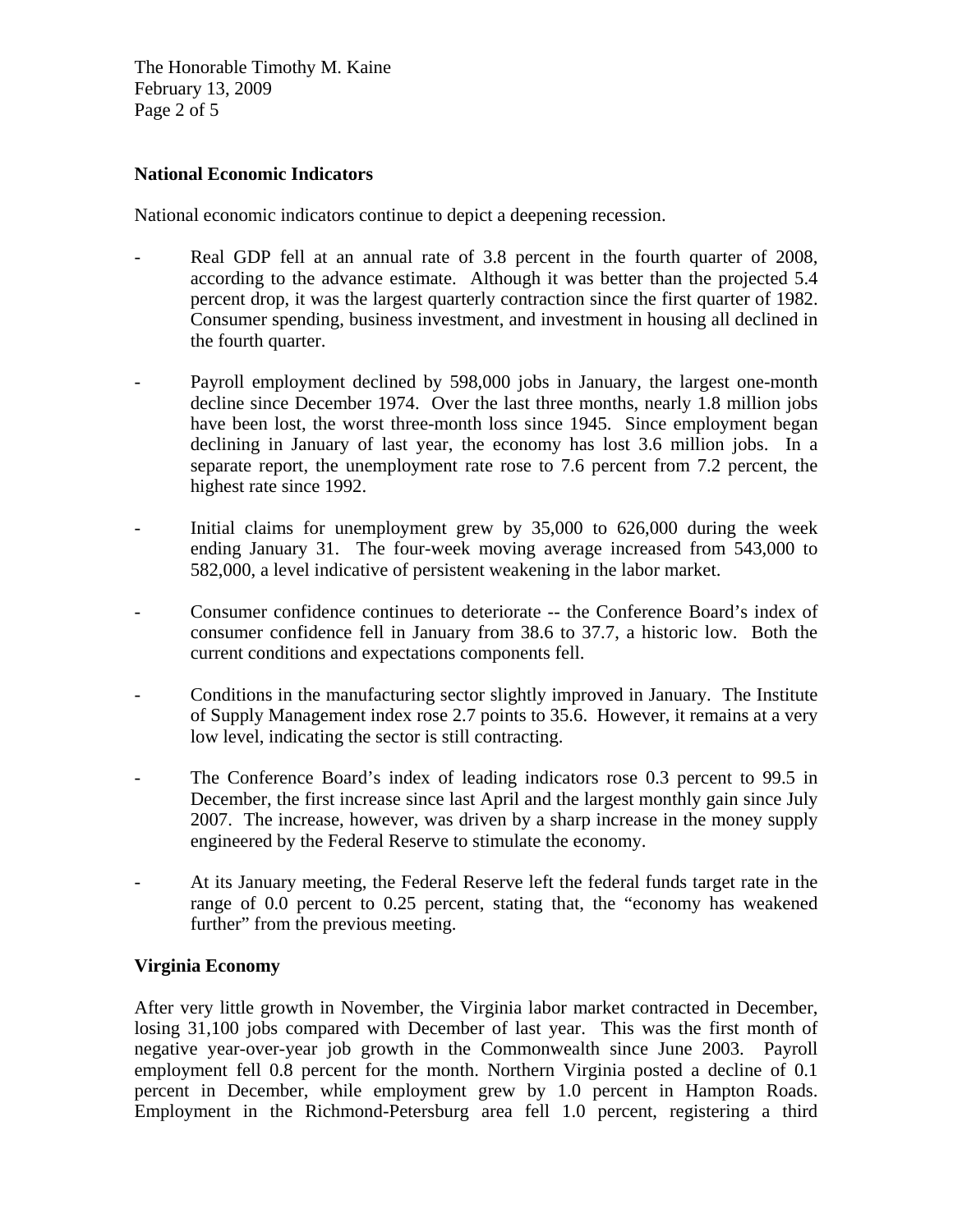The Honorable Timothy M. Kaine February 13, 2009 Page 3 of 5

consecutive monthly decline. The unemployment rate in Virginia rose from 4.6 percent to 5.2 percent in December. In December of 2007, the unemployment rate was 3.2 percent.

The Virginia Leading Index fell 0.5 percent in December, the eighth decline in the last twelve months. All three components – auto registrations, building permits, and initial unemployment claims – contributed to the decline.

# **January Revenue Collections**

In January, individual estimated payments, sales taxes on December sales, and corporate income tax payments from large retailers are due making this a significant month for revenue collections. January revenues fell 15.0 percent mainly due to an historic drop in individual estimated payments due January 15 and a 10.6 percent decline in payroll withholding. On a year-to-date basis, total revenues fell 5.5 percent, falling below the annual forecast of a 4.8 percent decline.

*Net Individual Income Tax (67% of general fund revenues)*: Year-to-date collections of net individual income tax fell 0.5 percent, close to the annual estimate of a 0.7 percent decline. Performance in each component of individual income tax is as follows:

*Individual Income Tax Withholding (62% of general fund revenues)*: Growth in this source slowed considerably, particularly in the last half of the month. With two fewer deposit days, collections of payroll withholding taxes fell 10.6 percent in January. December had two extra deposit days, so the two months must be analyzed together to accurately assess growth in this source. Taken together, growth was 0.4 percent over December and January of last year, matching the prior weakest December-January period in fiscal year 1990. Year-to-date withholding growth is 3.0 percent, trailing the projected annual growth rate of 3.4 percent.

*Individual Income Tax Nonwithholding (17% of general fund revenues)*: Collections in this source fell 26.1 percent in January. December and January are significant months for collections in this source, and growth can be distorted by the timing of payments. Receipts for the two-month period show a 20.3 percent decline – exceeding the declines experienced in the last two recessions in fiscal years 1990 and 2002. Year to date through January, collections fell 11.1 percent compared with the annual estimate of an 8.4 percent decline.

*Individual Income Tax Refunds*: TAX issued \$108.2 million in refunds in January compared with \$83.8 million last January. The main filing season will begin in February.

*Sales Tax (20% of general fund revenues)*: Collections of sales and use taxes, reflecting December sales, fell 0.9 percent in January. On a year-to-date basis, collections have fallen 4.6 percent, below the annual estimate of a 2.1 percent decline.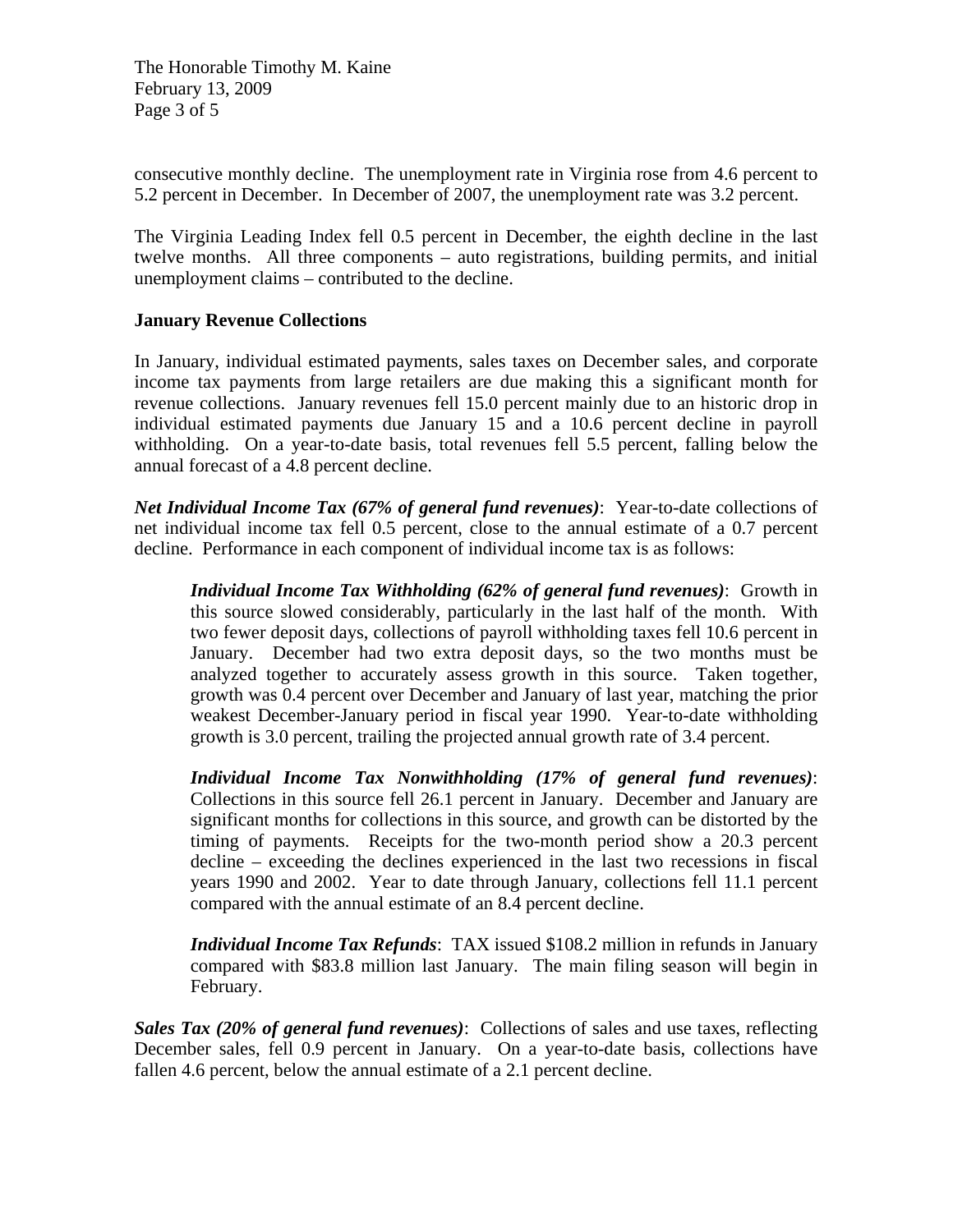The Honorable Timothy M. Kaine February 13, 2009 Page 4 of 5

This holiday shopping season is shaping up to be the worst on record. Taken together, collections of sales taxes in December and January fell 8.8 percent compared with the forecast of a 3.0 percent drop, and national expectations of a 2.5 percent decline. A more complete picture will be available once February receipts, which represent January postholiday sales and gift card redemptions, are available.

*Corporate Income Tax (5% of general fund revenues)*: Through January, collections in corporate income taxes have fallen 18.6 percent from the same period last year, slightly trailing expectations of a 15.2 percent decline.

*Wills, Suits, Deeds, Contracts (2% of general fund revenues)*: Collections of wills, suits, deeds, and contracts – mainly recordation tax collections – fell 40.1 percent in the month of January, and are down 36.2 percent on a year-to-date basis. Adjusted for the transfer of 3 cents of the 25 cents per \$100 recordation tax to the Commonwealth Transportation Fund, year-to-date collections are down 29.1 percent

# **Other Revenue Sources**

The following list provides data on January collections for other revenue sources:

|                                      | Year-to-Date | Annual<br><b>Estimate</b> |
|--------------------------------------|--------------|---------------------------|
| Insurance Premiums (2% GF revenues)* | $-54.3\%$    | $-35.1\%$                 |
| Interest Income (1% GF revenues)     | $-36.5\%$    | $-36.2\%$                 |
| ABC Taxes (1% GF revenues)           | $2.1\%$      | 3.6%                      |

*\*Monthly collections of insurance premiums have been transferred to the Transportation Trust Fund per HB 3202 to meet the required \$132.3 million.* 

*All Other Revenue (3% of general fund revenues)*: Receipts in All Other Revenue fell 30.2 percent in January – \$41.5 million compared with \$59.4 million last January. For the fiscal year-to-date, collections of All Other Revenue fell 27.4 percent from the same period in fiscal year 2008, close to the annual estimate of a 24.2 percent decline. The large decline in year-to-date collections and the annual forecast is attributable to the repeal of the estate tax. The General Assembly repealed the tax effective July 1, 2007, and estates from deaths prior to that date had up to nine months to file.

*Lottery Revenues*: Net income for January 2009 totaled \$35.4 million, an increase of \$4.9 million from January 2008. Year-to-date, net income is down 5.8 percent, trailing the annual estimate of a 5.4 percent decline. The increase in net income was a result of lower prize rates this January as compared to January 2008.